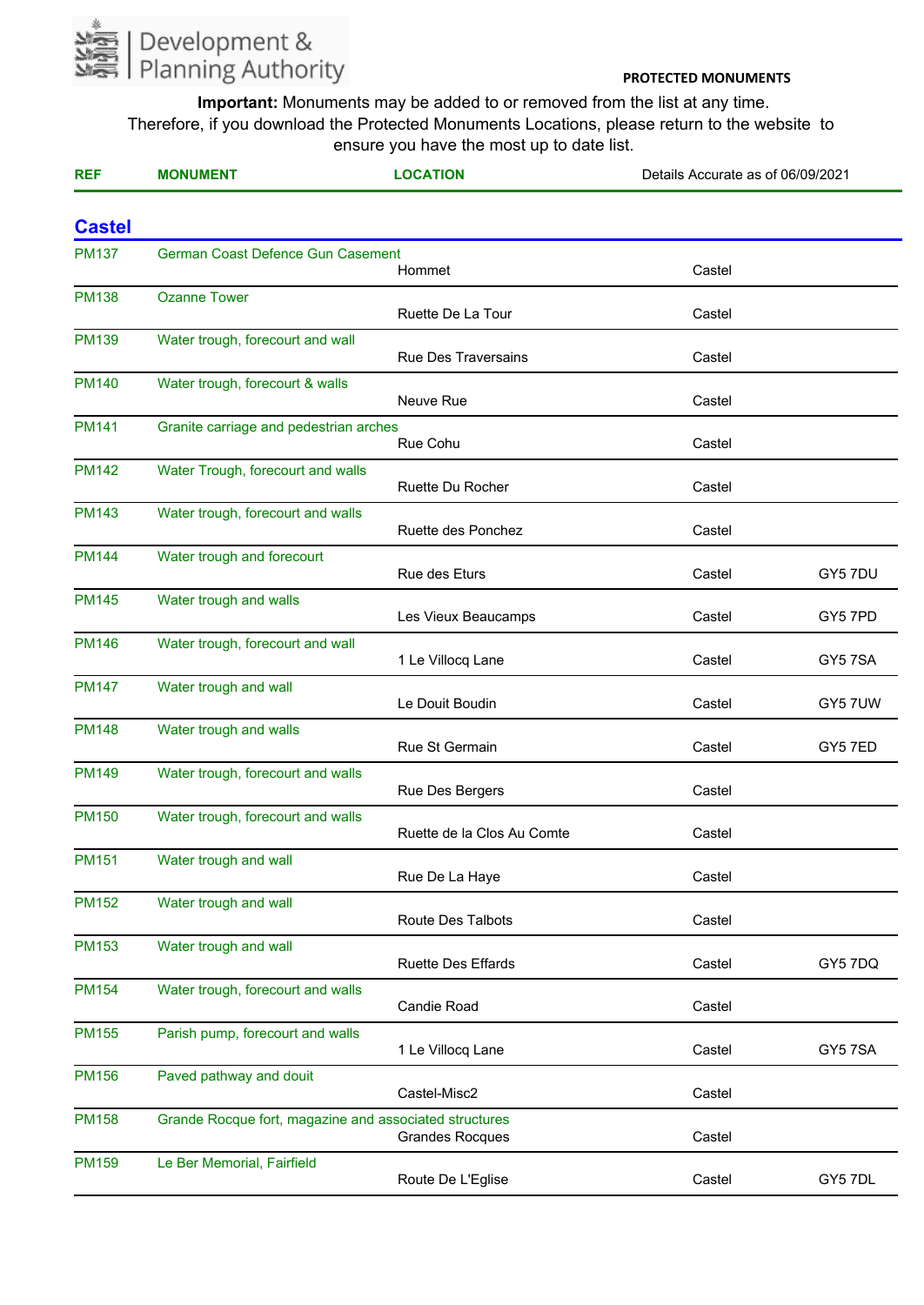

**Important:** Monuments may be added to or removed from the list at any time. Therefore, if you download the Protected Monuments Locations, please return to the website to ensure you have the most up to date list.

| <b>REF</b>   | <b>MONUMENT</b>                                        | <b>LOCATION</b>                                                                             | Details Accurate as of 06/09/2021 |         |
|--------------|--------------------------------------------------------|---------------------------------------------------------------------------------------------|-----------------------------------|---------|
| <b>PM160</b> |                                                        | St Andrew, Castel and Vale parish boundary, Water trough and inscriptions<br>Les Baissieres | Castel                            | GY5 7RA |
| <b>PM162</b> | Feudal Court Seat of the Fief de la Cour               | <b>Rue des Vallees</b>                                                                      | Castel                            | GY5 7DF |
| <b>PM163</b> | No 12 Martello Tower and magazine                      | Vazon Road                                                                                  | Castel                            |         |
| <b>PM164</b> | <b>Burton Battery</b>                                  | La Neuve Rue                                                                                | Castel                            |         |
| <b>PM166</b> | Le Guet Watchouse                                      | Rue De La Lande                                                                             | Castel                            |         |
| <b>PM167</b> | <b>Grande Mare Magazine</b>                            | Vazon Road                                                                                  | Castel                            | GY5 7LJ |
| <b>PM168</b> | Cobo magazine                                          | Cobo Coast Road                                                                             | Castel                            | GY57HH  |
| <b>PM169</b> | La Hougue Left Battery                                 | Rue De La Hougue                                                                            | Castel                            |         |
| <b>PM170</b> | La Hougue Right Battery                                | Rue De La Hougue                                                                            | Castel                            |         |
| <b>PM171</b> | <b>Sculptured Menhir</b>                               | Churchyard                                                                                  | Castel                            |         |
| <b>PM200</b> | St Saviour/Castel water trough and walls               | Rue Du Hechet                                                                               | Castel                            |         |
| <b>PM202</b> | St Saviour/Castel Water trough, walls and cobbled area | <b>Rue Des Choffins</b>                                                                     | Castel                            | GY57FG  |

# **Forest**

| <b>PM267</b> | Sommeilleuses Magazine                                  |                        |        |         |
|--------------|---------------------------------------------------------|------------------------|--------|---------|
|              |                                                         | Fst-Misc9              | Forest |         |
| <b>PM268</b> | Fountain, water trough, associated walls and paved area | Rue De Manoir Cote Sud | Forest | GY8 0JG |
| <b>PM269</b> | Fountain, water trough and associated walls             | Rue Du Bigard          | Forest |         |
| <b>PM270</b> | Water trough and associated walls                       | Fond du Val            | Forest | GY80HT  |
| <b>PM271</b> | Fountain, water trough and associated walls             | Rue Du Gouffre         | Forest |         |
| <b>PM272</b> | <b>Fountain and wall</b>                                | <b>Les Villets</b>     | Forest |         |
| <b>PM273</b> | Water trough, walls and paved area                      | Les Fontenelles        | Forest |         |
| <b>PM274</b> | Fountain, steps and wall                                | <b>Rue Au Varioufs</b> | Forest | GY80BH  |
| <b>PM275</b> | Water trough and wall                                   | <b>Rue Au Varioufs</b> | Forest | GY80BH  |
| <b>PM276</b> | Fountain                                                | Rue des Glageuls       | Forest | GY80BN  |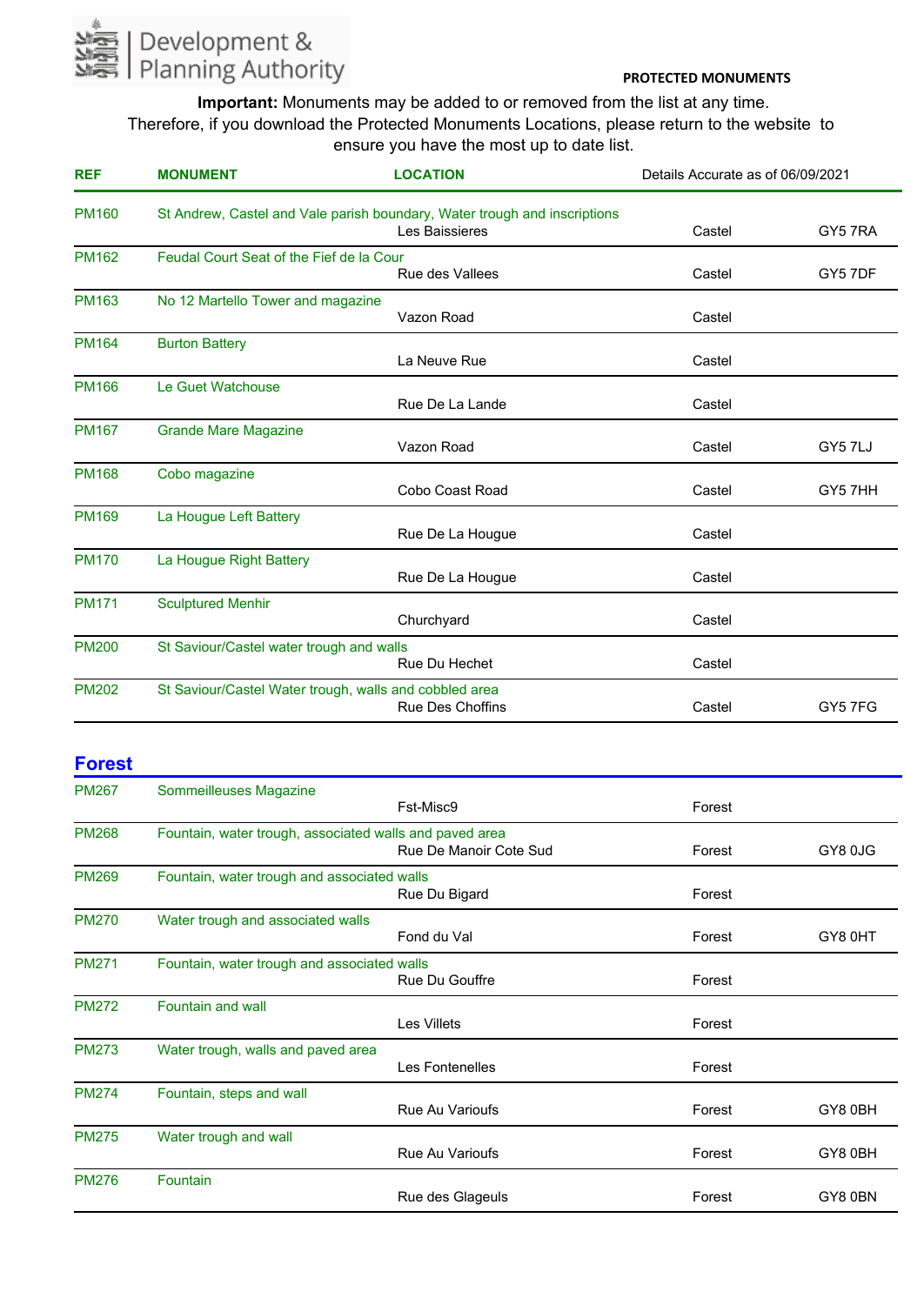

**Important:** Monuments may be added to or removed from the list at any time. Therefore, if you download the Protected Monuments Locations, please return to the website to ensure you have the most up to date list.

| <b>REF</b>   | <b>MONUMENT</b>                                 | <b>LOCATION</b>    | Details Accurate as of 06/09/2021 |
|--------------|-------------------------------------------------|--------------------|-----------------------------------|
| <b>PM277</b> | Fountain, two troughs and associated paved area |                    |                                   |
|              |                                                 | Les Houards        | Forest                            |
| <b>PM278</b> | <b>Fountain</b>                                 |                    |                                   |
|              |                                                 | <b>Forval Lane</b> | Forest                            |
| <b>PM279</b> | Water trough and walls                          |                    |                                   |
|              |                                                 | Fst-Misc25         | Forest                            |
| <b>PM280</b> | No 13 Martello Tower                            |                    |                                   |
|              |                                                 | Petit Bot Road     | Forest                            |
| <b>PM281</b> | Le Peron du Roi                                 |                    |                                   |
|              |                                                 | Le Bourg           | GY8 0BE<br>Forest                 |
| <b>PM282</b> | St Clair Battery and Magazine                   |                    |                                   |
|              |                                                 | Petit Bot          | Forest                            |
|              |                                                 |                    |                                   |
|              |                                                 |                    |                                   |

# **Herm Island**

| <b>PM49</b> | Herm monuments |                        |             |
|-------------|----------------|------------------------|-------------|
|             |                | <b>Herm Properties</b> | Herm Island |

# **St. Andrew**

| <b>PM161</b> | St Andrew and Castel Parish boundary stone | <b>Rue Des Varendes</b>      | St. Andrew |         |
|--------------|--------------------------------------------|------------------------------|------------|---------|
| <b>PM283</b> | <b>Feudal Court Seat</b>                   | Rue des Buttes               | St. Andrew | GY68XR  |
| <b>PM284</b> | L'Abreurveur and associated structures     | La Villiaze Road             | St. Andrew | GY68YL  |
| <b>PM285</b> | Water trough and associated walls          | Les Guilliard                | St. Andrew | GY6 8YH |
| <b>PM286</b> | Water trough, walls and forecourt          | <b>Rue Des Landes</b>        | St. Andrew | GY68RD  |
| <b>PM287</b> | Fountain and associated structures         | <b>St Andrews Road</b>       | St. Andrew |         |
| <b>PM288</b> | Water trough, walls and forecourt          | Le Bouillon                  | St. Andrew |         |
| <b>PM289</b> | Water trough, walls and forecourt          | <b>Ruette des Vauxbelets</b> | St. Andrew |         |
| <b>PM290</b> | Parish pump and walls                      | Rue Du Monnaie               | St. Andrew | GY68TZ  |
| <b>PM292</b> | St Andrew/Castel Parish Boundary Stone     | <b>Rue Des Varendes</b>      | St. Andrew |         |
| <b>PM293</b> | <b>Brick Kiln</b>                          | Les Mauxmar                  | St. Andrew | GY6 8UL |
| <b>PM294</b> | <b>Bailif's Cross stone</b>                | Le Vauquiedor                | St. Andrew | GY6 8RL |
| <b>PM300</b> | St Andrew/St Martins Water trough and wall | Les Mourants Road            | St. Andrew | GY68RA  |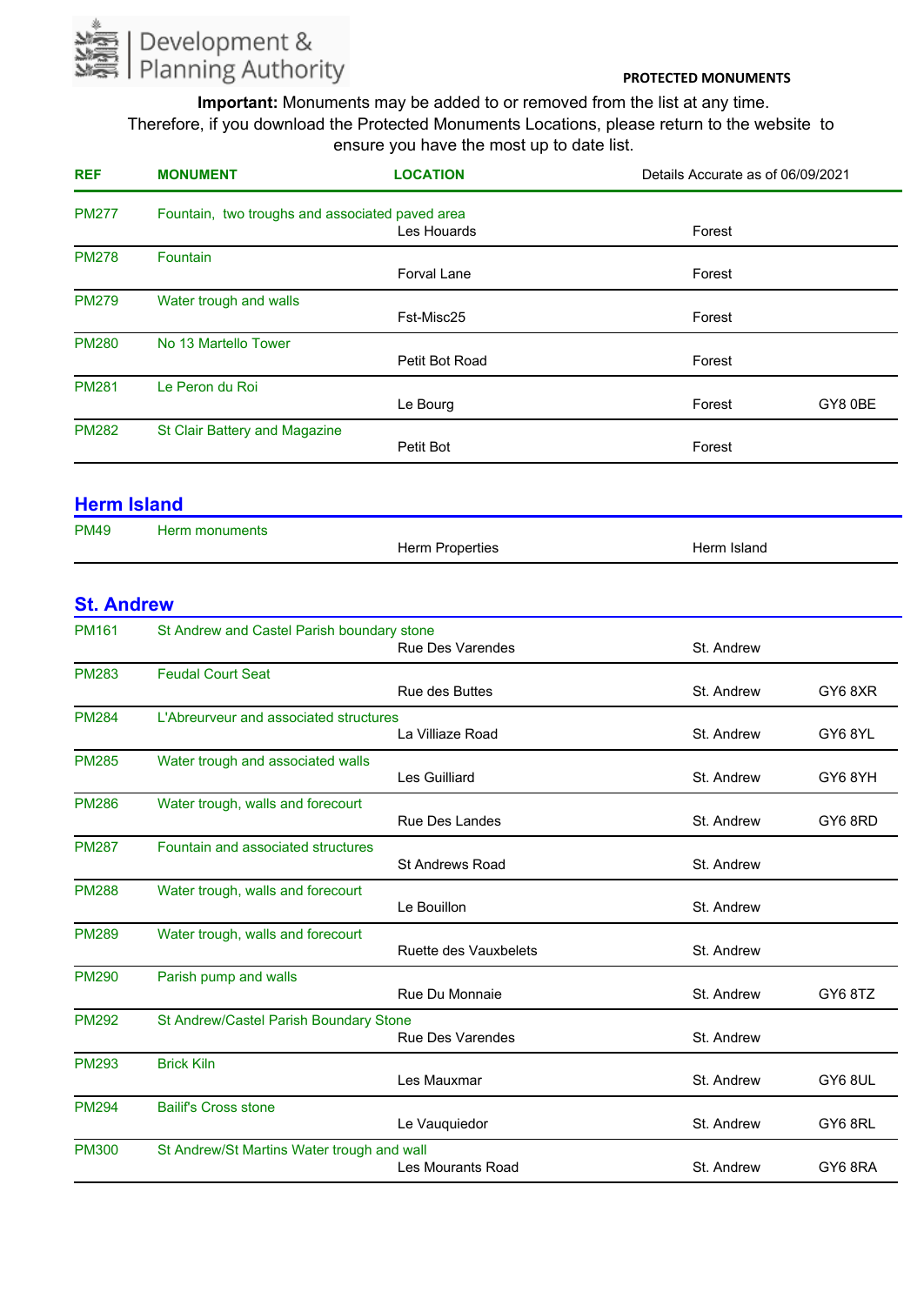

| <b>REF</b>        | <b>MONUMENT</b>                                         | <b>LOCATION</b>                                                                                 | Details Accurate as of 06/09/2021 |         |
|-------------------|---------------------------------------------------------|-------------------------------------------------------------------------------------------------|-----------------------------------|---------|
| <b>St. Martin</b> |                                                         |                                                                                                 |                                   |         |
| <b>PM296</b>      |                                                         | St Martin/St Peter Port Water trough, fountain, forecourt and associated walls<br>Hubits De Bas | St. Martin                        | GY11ZL  |
| <b>PM297</b>      | Water trough, forecourt and wall                        | <b>Steam Mill Lane</b>                                                                          | St. Martin                        |         |
| <b>PM298</b>      | Water trough, fountain, forecourt and walls             | Les Merriennes                                                                                  | St. Martin                        | GY4 6NW |
| <b>PM299</b>      | Fountain, forecourt and wall                            | Le Becquet                                                                                      | St. Martin                        |         |
| <b>PM301</b>      | Fountain, lane and walls                                | Les Mouilpieds                                                                                  | St. Martin                        |         |
| <b>PM302</b>      | <b>Fountain and lane</b>                                | Les Pages                                                                                       | St. Martin                        | GY4 6QX |
| <b>PM303</b>      | Water trough, forecourt and associated walls            | Rue De La Falaise                                                                               | St. Martin                        | GY4 6UN |
| <b>PM304</b>      | Fountain and associated structures                      | La Villette Road                                                                                | St. Martin                        | GY4 6QQ |
| <b>PM305</b>      | Fountain and wall                                       | La Ruette Du Navet                                                                              | St. Martin                        | GY46    |
| <b>PM306</b>      | Fountain, water troughs, forecourt and associated walls | Saints Bay Road                                                                                 | St. Martin                        | GY4 6JF |
| <b>PM307</b>      | Water trough, forecourt and walls                       | La Fosse                                                                                        | St. Martin                        |         |
| <b>PM308</b>      | Water trough and wall                                   | La Fosse De Bas                                                                                 | St. Martin                        |         |
| <b>PM309</b>      | Fountain and wall                                       | Rue Jacques Guille                                                                              | St. Martin                        | GY4 6EH |
| <b>PM310</b>      | <b>Fountains</b>                                        | Rue du Moulin Huet                                                                              | St. Martin                        |         |
| <b>PM311</b>      | The fountain, water trough and paved area               | <b>Ville Amphrey</b>                                                                            | St. Martin                        |         |
| <b>PM312</b>      | The pump, water troughs and forecourt                   | <b>Rue Fainel</b>                                                                               | St. Martin                        |         |
| <b>PM313</b>      | Fountain and water trough                               | Les Courtes Fallaizes                                                                           | St. Martin                        |         |
| <b>PM314</b>      |                                                         | The fountain, water trough, forecourt and associated walls<br>La Bouvee Lane                    | St. Martin                        |         |
| <b>PM315</b>      |                                                         | The fountain, water trough, forecourt and associated walls<br>Gypsy Lane                        | St. Martin                        | GY4 6AS |
| <b>PM316</b>      | The water trough, forecourt and associated walls        | Le Varclin                                                                                      | St. Martin                        | GY4 6AL |
| <b>PM317</b>      | The water trough, forecourt and associated wall         | Les Quatre Vents                                                                                | St. Martin                        |         |
| <b>PM319</b>      | <b>Haute Fallaise</b>                                   | Jerbourg Road                                                                                   | St. Martin                        | GY4 6BH |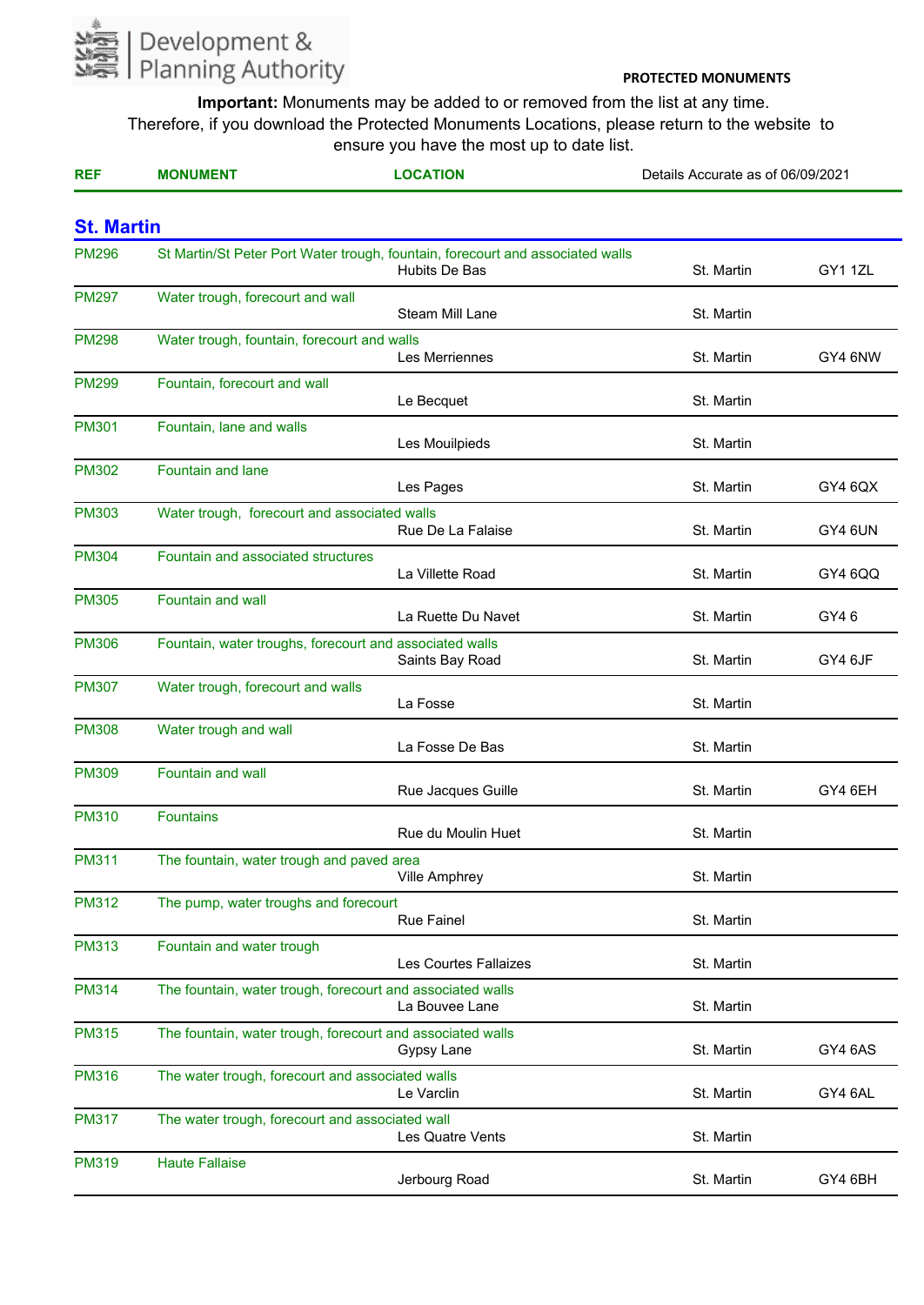

**Important:** Monuments may be added to or removed from the list at any time. Therefore, if you download the Protected Monuments Locations, please return to the website to ensure you have the most up to date list.

| <b>REF</b>   | <b>MONUMENT</b>                                           | <b>LOCATION</b>           | Details Accurate as of 06/09/2021 |  |
|--------------|-----------------------------------------------------------|---------------------------|-----------------------------------|--|
| <b>PM320</b> | Saint's Bay Right Battery and magazine                    | Saint's Harbour Road      | St. Martin                        |  |
| <b>PM321</b> | The chol of the sculptured menhir known as La Grande Mere | <b>St Martin's Church</b> | St. Martin                        |  |
| <b>PM323</b> | Milestone No 11                                           | La Grande Rue             | St. Martin<br>GY4 6RR             |  |
| <b>PM324</b> | Mont au Nord Battery                                      | Jerbourg Road             | St. Martin                        |  |
| <b>PM325</b> | 14 Martello Tower                                         | Saints Bay Road           | St. Martin                        |  |
| <b>PM326</b> | Bec du Nez Battery and Magazine                           | La Bouvee Lane            | St. Martin                        |  |
| <b>PM327</b> | La Moye Battery                                           | La Moye Lane              | St. Martin                        |  |
| <b>PM328</b> | <b>Jerbourg Battery</b>                                   | Jerbourg Road             | St. Martin                        |  |
| <b>PM329</b> | <b>Moulin Huet Right Battery</b>                          | La Rue Des Clotures       | St. Martin                        |  |
| <b>PM330</b> | Milestone No 111                                          | <b>Forest Road</b>        | St. Martin                        |  |

#### **St. Peter Port**

| PM <sub>1</sub> | Parish pump and recess                                             |                                                                                       |                |        |
|-----------------|--------------------------------------------------------------------|---------------------------------------------------------------------------------------|----------------|--------|
|                 |                                                                    | <b>Bruce Lane</b>                                                                     | St. Peter Port |        |
| PM <sub>2</sub> | The South African War Memorial                                     |                                                                                       |                |        |
|                 |                                                                    | St Julian's Avenue                                                                    | St. Peter Port |        |
| PM <sub>4</sub> | Parish pump, railings, and granite wall containing the pump recess |                                                                                       |                |        |
|                 |                                                                    | La Plaiderie                                                                          | St. Peter Port |        |
| PM <sub>5</sub> | Cobbled courtyard                                                  |                                                                                       |                |        |
|                 |                                                                    | La Plaiderie                                                                          | St. Peter Port |        |
| PM <sub>6</sub> | <b>Granite wall</b>                                                |                                                                                       |                |        |
|                 |                                                                    | <b>Forest Lane</b>                                                                    | St. Peter Port |        |
| PM7             | Parish pump and barriere                                           |                                                                                       |                |        |
|                 |                                                                    | Smith Street/Le Marchant Street                                                       | St. Peter Port |        |
| PM <sub>8</sub> | The steps, low granite wall and railings                           |                                                                                       |                |        |
|                 |                                                                    | Le Marchant Street                                                                    | St. Peter Port |        |
| PM <sub>9</sub> | <b>Upper Greenhouse</b>                                            |                                                                                       |                |        |
|                 |                                                                    | <b>Candie Gardens</b>                                                                 | St. Peter Port |        |
| <b>PM10</b>     | <b>Lower Greenhouse</b>                                            |                                                                                       |                |        |
|                 |                                                                    | <b>Candie Gardens</b>                                                                 | St. Peter Port |        |
| <b>PM11</b>     | The remains of Friary Church Archway                               |                                                                                       |                |        |
|                 |                                                                    | St Julian's Avenue                                                                    | St. Peter Port | GY12PY |
| <b>PM12</b>     | <b>Victoria Tower</b>                                              |                                                                                       |                |        |
|                 |                                                                    | <b>Monument Gardens</b>                                                               | St. Peter Port |        |
| <b>PM13</b>     |                                                                    | The whole of the steps known as North Pier Steps, Quay Steps, and Victoria Pier Steps |                |        |
|                 |                                                                    | Pier Steps                                                                            | St. Peter Port |        |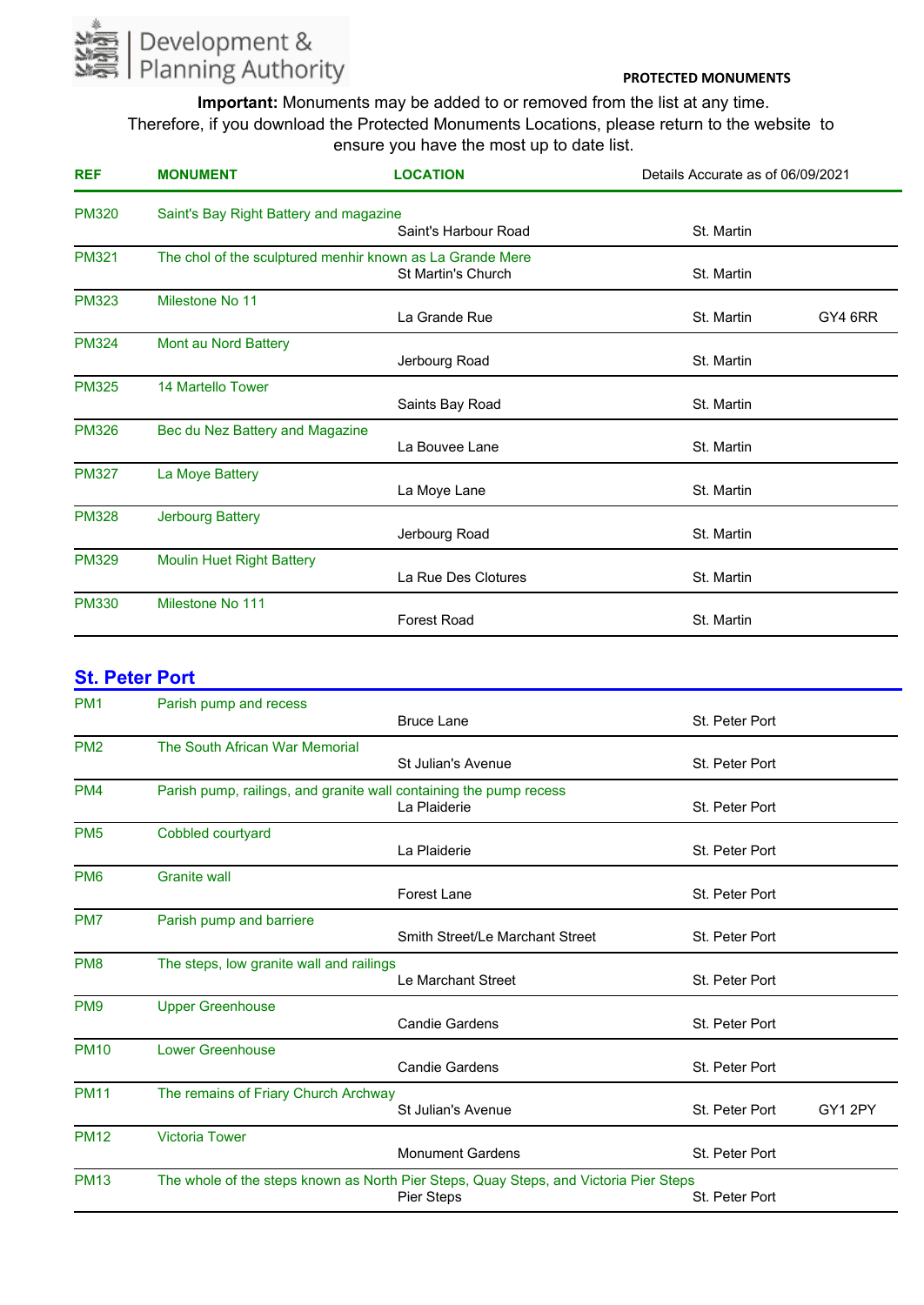

| <b>REF</b>  | <b>MONUMENT</b>                                           | <b>LOCATION</b>                 | Details Accurate as of 06/09/2021 |         |
|-------------|-----------------------------------------------------------|---------------------------------|-----------------------------------|---------|
| <b>PM14</b> | Parish pump                                               | Lefebvre Street                 | St. Peter Port                    |         |
| <b>PM15</b> | <b>Granite wall</b>                                       | Lefebvre Street                 | St. Peter Port                    |         |
| <b>PM16</b> | <b>Granite wall</b>                                       | <b>Forest Lane/Smith street</b> | St. Peter Port                    |         |
| <b>PM17</b> | No 1 Pillar Box                                           | <b>Union Street</b>             | St. Peter Port                    |         |
| <b>PM18</b> | <b>German Naval Headquarters</b>                          | La Collinette                   | St. Peter Port                    | GY11SW  |
| <b>PM19</b> | Parish pump                                               | Church Square                   | St. Peter Port                    |         |
| <b>PM20</b> | <b>Street lamps</b>                                       | Guille Alles Library            | St. Peter Port                    |         |
| <b>PM21</b> | Parish pump                                               | <b>Market Street</b>            | St. Peter Port                    |         |
| <b>PM22</b> | <b>Constitution Steps, Clifton Steps and Arcade Steps</b> | Clifton                         | St. Peter Port                    |         |
| <b>PM23</b> | Parish pump                                               | <b>Contree Mansell</b>          | St. Peter Port                    |         |
| <b>PM24</b> | Stone pillars                                             | <b>Contree Croix Mansell</b>    | St. Peter Port                    |         |
| <b>PM25</b> | Steps and fountain                                        | Victoria Road                   | St. Peter Port                    |         |
| <b>PM26</b> | Parish pump                                               | La Couperderie                  | St. Peter Port                    |         |
| <b>PM27</b> | <b>Bouillon Steps</b>                                     | Les Petites Fontaines           | St. Peter Port                    |         |
| <b>PM28</b> | Plaque                                                    | Queens Road                     | St. Peter Port                    |         |
| <b>PM29</b> | Plaque                                                    | Laburnum                        | St. Peter Port                    | GY1 1PU |
| <b>PM30</b> | Arches (Ivy Gates)                                        | Les Granges De Beauvior         | St. Peter Port                    |         |
| <b>PM31</b> | Entrance and granite walls                                | Swissville                      | St. Peter Port                    | GY11FB  |
| <b>PM32</b> | Parish boundary stone                                     | Rohais                          | St. Peter Port                    | GY1 1FD |
| <b>PM33</b> | <b>Barriere</b>                                           | 22 Fountain Street              | St. Peter Port                    |         |
| <b>PM34</b> | Parish pump and water trough                              | <b>Trinity Square</b>           | St. Peter Port                    |         |
| <b>PM35</b> | Wall at Fieu Le Rouet                                     | George Road                     | St. Peter Port                    | GY11BH  |
| <b>PM36</b> | Barriere de la Ville                                      | 50a Cornet Street               | St. Peter Port                    |         |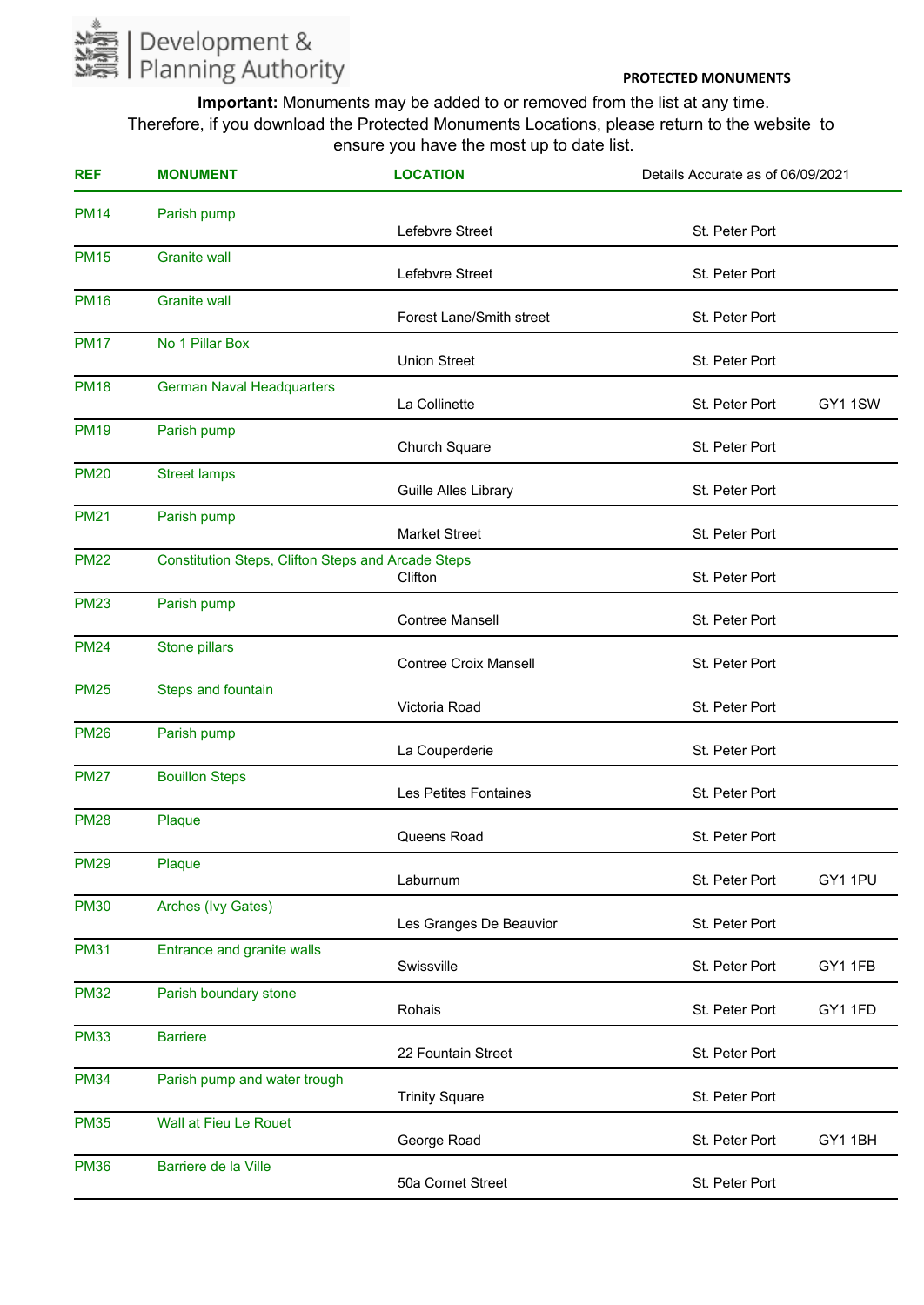

| <b>REF</b>  | <b>MONUMENT</b>             | <b>LOCATION</b>                    | Details Accurate as of 06/09/2021 |         |
|-------------|-----------------------------|------------------------------------|-----------------------------------|---------|
| <b>PM38</b> | Plaque                      | Prince Albert Road                 | St. Peter Port                    |         |
| <b>PM39</b> | Granite wall and arch       | <b>Prince Albert's Road</b>        | St. Peter Port                    | GY1 1NS |
| <b>PM40</b> | Lavoir Publique             | Prince Albert Road                 | St. Peter Port                    |         |
| <b>PM41</b> | Plaque                      | 1, Holly Tree House                | St. Peter Port                    |         |
| <b>PM42</b> | <b>Boundary stone</b>       | <b>Fief Rozel</b>                  | St. Peter Port                    |         |
| <b>PM43</b> | Parish Pump and lamp        | Park Street                        | St. Peter Port                    |         |
| <b>PM44</b> | <b>Parish Pump</b>          | 13 Park Street                     | St. Peter Port                    |         |
| <b>PM45</b> | Steps and gate pillars      | Victoria Homes                     | St. Peter Port                    |         |
| <b>PM46</b> | <b>Underground Magazine</b> | Fort Road                          | St. Peter Port                    |         |
| <b>PM47</b> | Fountain                    | North Plantation                   | St. Peter Port                    |         |
| <b>PM48</b> | The Albert Statue           | <b>Albert Pier</b>                 | St. Peter Port                    |         |
| <b>PM50</b> | Le Pissoir                  | Le Bordage                         | St. Peter Port                    |         |
| <b>PM51</b> | <b>Barriere</b>             | 39/41 Le Pollet                    | St. Peter Port                    |         |
| <b>PM52</b> | Fountain                    | Parish Church/Quay                 | St. Peter Port                    |         |
| <b>PM53</b> | <b>Tower Hill Steps</b>     | <b>Tower Hill</b>                  | St. Peter Port                    |         |
| <b>PM54</b> | <b>Brehon Tower</b>         | Channel between St Peter Port      | St. Peter Port                    |         |
| <b>PM55</b> | Hougue-a-la-Pere Battery    | <del>and Herm</del><br>Les Banques | St. Peter Port                    |         |
| <b>PM56</b> | Bust of Thomas de la Rue    | Thomas De La Rue                   | St. Peter Port                    |         |
| <b>PM57</b> | Abreuveur                   | Rohais                             | St. Peter Port                    |         |
| <b>PM58</b> | Parish pump                 | Doyle Road                         | St. Peter Port                    |         |
| <b>PM59</b> | The Victoria Statue         | <b>Candie Gardens</b>              | St. Peter Port                    |         |
| <b>PM60</b> | <b>Victor Hugo Statue</b>   | <b>Candie Gardens</b>              | St. Peter Port                    |         |
| <b>PM61</b> | Granite archway             | <b>Candie Gardens</b>              | St. Peter Port                    |         |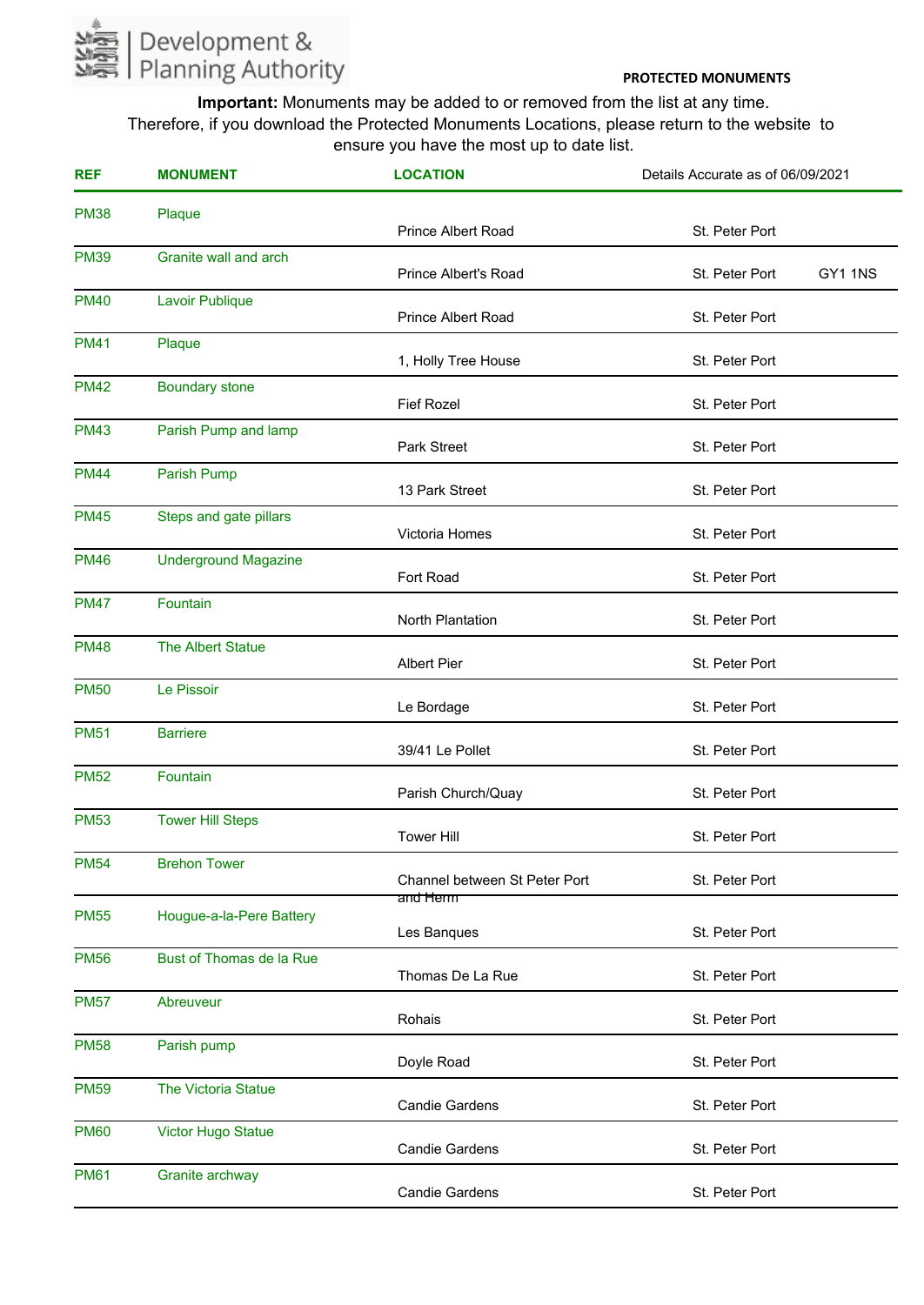

| <b>REF</b>   | <b>MONUMENT</b>                                                  | <b>LOCATION</b>                     | Details Accurate as of 06/09/2021 |         |
|--------------|------------------------------------------------------------------|-------------------------------------|-----------------------------------|---------|
| <b>PM62</b>  | Barriere, steps and railings                                     | <b>Town Church/Albion House</b>     | St. Peter Port                    |         |
| <b>PM63</b>  | The steps approaching the front of the building                  | La Plaiderie                        | St. Peter Port                    |         |
| <b>PM64</b>  | Parish pump                                                      | <b>College Street</b>               | St. Peter Port                    |         |
| <b>PM65</b>  | Steps, balustrade and railings                                   | Church Hill                         | St. Peter Port                    |         |
| <b>PM66</b>  | <b>Victoria Landing Memorial Stone</b>                           | <b>Albert Pier</b>                  | St. Peter Port                    |         |
| <b>PM67</b>  | <b>Les Venelles Steps</b>                                        | <b>High Street</b>                  | St. Peter Port                    | GY1 2JZ |
| <b>PM68</b>  | St Peter Port/St Sampson Parish Boundary Stone                   | Route Des Coutanchez                | St. Peter Port                    | GY12TY  |
| <b>PM69</b>  | Parish pump                                                      | Hauteville                          | St. Peter Port                    |         |
| <b>PM70</b>  | Parish pump                                                      | Junction of Valnord and Mount       | St. Peter Port                    |         |
| <b>PM71</b>  | Parish pump                                                      | Durand<br>Adjacent to 18, Mount Row | St. Peter Port                    |         |
| <b>PM72</b>  | Granite paved lane                                               | Cow Lane                            | St. Peter Port                    |         |
| <b>PM73</b>  | Parish pump                                                      | Junction of Foulon Road/Rohais      | St. Peter Port                    |         |
| <b>PM74</b>  | <b>Castle Cornet</b>                                             | Castle Emplacement                  | St. Peter Port                    | GY11AU  |
| <b>PM75</b>  | <b>Becquet Battery</b>                                           | Fermain Lane                        | St. Peter Port                    |         |
| <b>PM76</b>  | <b>Clarence Battery</b>                                          | La Vallette                         | St. Peter Port                    |         |
| <b>PM77</b>  | Fermain North Battery, No 15 Martello Tower and surrounding area | Fermain Lane                        | St. Peter Port                    |         |
| <b>PM79</b>  | Coquelin (The Pepper Pot and magazine)                           | Fermain Lane                        | St. Peter Port                    |         |
| <b>PM80</b>  | <b>Milestone</b>                                                 | De Beauvoir                         | St. Peter Port                    | GY11XR  |
| <b>PM95</b>  | St Peter Port and St Sampson Abreuveur and associated walls      | <b>Route Des Coutanchez</b>         | St. Peter Port                    | GY1 2TY |
| <b>PM340</b> | Milestone No 1                                                   | 2 Queens Road                       | St. Peter Port                    | GY1 1PU |
| <b>PM341</b> | <b>Milestone</b>                                                 | Fort Road                           | St. Peter Port                    |         |
| <b>PM342</b> | <b>Milestone</b>                                                 | Les Banques                         | St. Peter Port                    |         |
| <b>PM350</b> | <b>Granite wall</b>                                              | 51 Val Fleury                       | St. Peter Port                    | GY1 1DJ |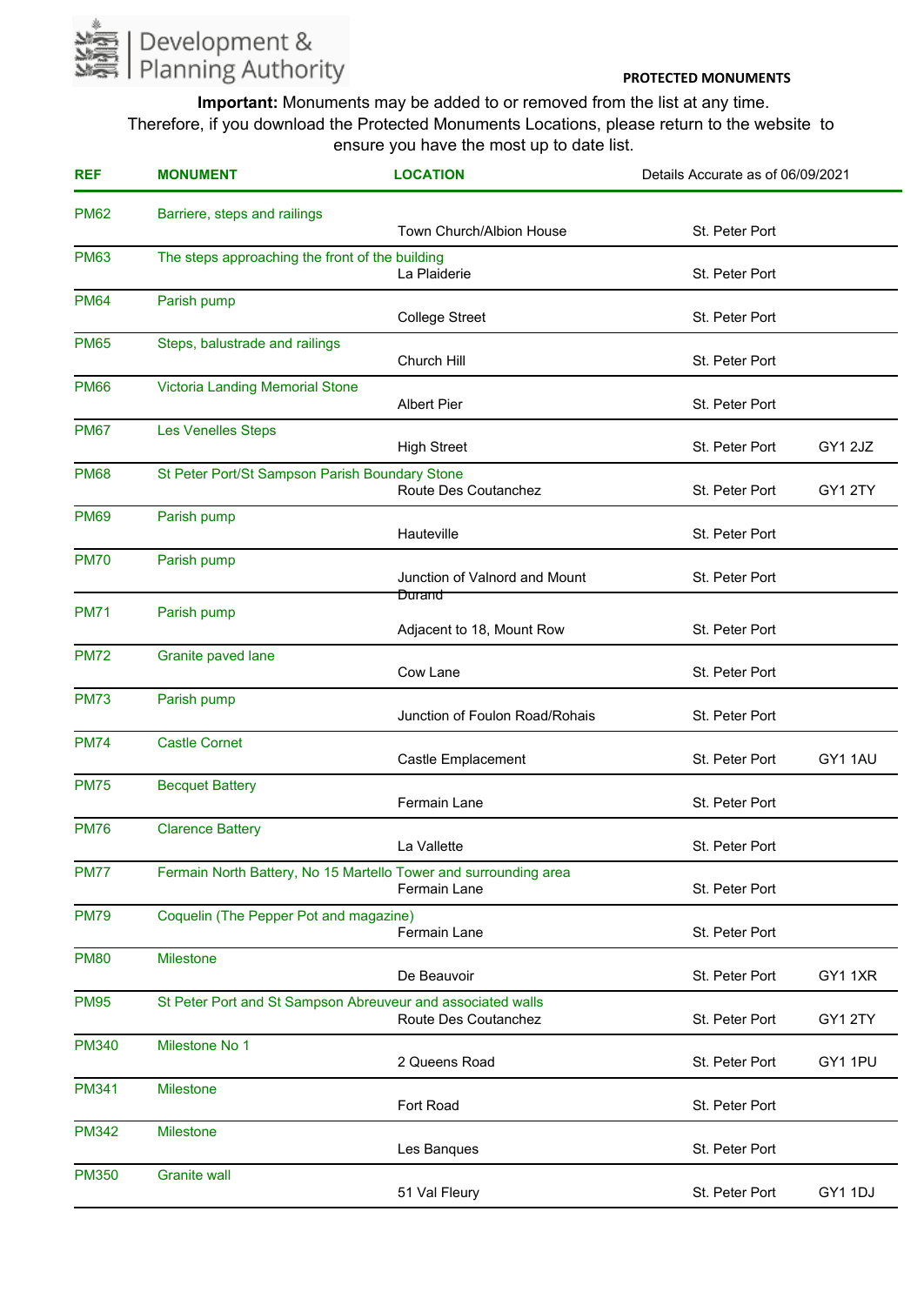

| <b>REF</b>                | <b>MONUMENT</b>                                                 | <b>LOCATION</b>         | Details Accurate as of 06/09/2021 |         |
|---------------------------|-----------------------------------------------------------------|-------------------------|-----------------------------------|---------|
| <b>St. Pierre Du Bois</b> |                                                                 |                         |                                   |         |
| <b>PM210</b>              | <b>Feudal Court Seat</b>                                        | La Croix                | St. Pierre Du                     |         |
| <b>PM211</b>              | La Prevoste watch tower                                         | Rue De La Prevote       | Bois<br>St. Pierre Du             |         |
| <b>PM212</b>              | Mirus No 4 Battery                                              | Rue De L'Arquet         | Bois<br>St. Pierre Du             |         |
| <b>PM213</b>              | Wall and water troughs                                          | <b>Rue Des Vinaires</b> | <b>Bois</b><br>St. Pierre Du      |         |
| <b>PM214</b>              | Wall                                                            | <b>Rue Des Vinaires</b> | Bois<br>St. Pierre Du             |         |
| <b>PM215</b>              | Water trough                                                    | Rue De Quanteraine      | Bois<br>St. Pierre Du             | GY7 9DW |
| <b>PM216</b>              | Water trough and pump                                           | Route Du Coudre         | Bois<br>St. Pierre Du             | GY7 9HZ |
| <b>PM217</b>              | Water trough, walls and forecourt                               | Rue Des Clercs          | Bois<br>St. Pierre Du             | GY7 9BZ |
| <b>PM218</b>              | Water trough, walls and forecourt                               | Rue Des Falles          | Bois<br>St. Pierre Du             |         |
| <b>PM219</b>              | Water trough                                                    | Route De Lihou          | Bois<br>St. Pierre Du             |         |
| <b>PM220</b>              | Water trough, walls and forecourt                               | La Vallee               | Bois<br>St. Pierre Du             | GY7 9SE |
| <b>PM221</b>              | Water trough and wall                                           | Les Raies               | Bois<br>St. Pierre Du             |         |
| <b>PM222</b>              | Water trough, walls and forecourt                               | Le Pont                 | воіз<br>St. Pierre Du             | GY7 9AJ |
| <b>PM223</b>              | Two water troughs, pump, walls and forecourt                    | Le Pont Renier          | Bois<br>St. Pierre Du             |         |
| <b>PM224</b>              | St Saviour/St Pierre du Bois Water troughs, walls and forecourt | Route De La Tourelle    | <b>Bois</b><br>St. Pierre Du      |         |
| <b>PM225</b>              | Water trough, walls and forecourt                               | Rue Rocheuse            | Bois<br>St. Pierre Du             |         |
| <b>PM226</b>              | Water trough and walls                                          | Route Des Adams         | Bois<br>St. Pierre Du             | GY7 9LH |
| <b>PM227</b>              | Water trough and walls                                          | La Hougette             | Bois<br>St. Pierre Du             |         |
|                           |                                                                 |                         | Bois                              |         |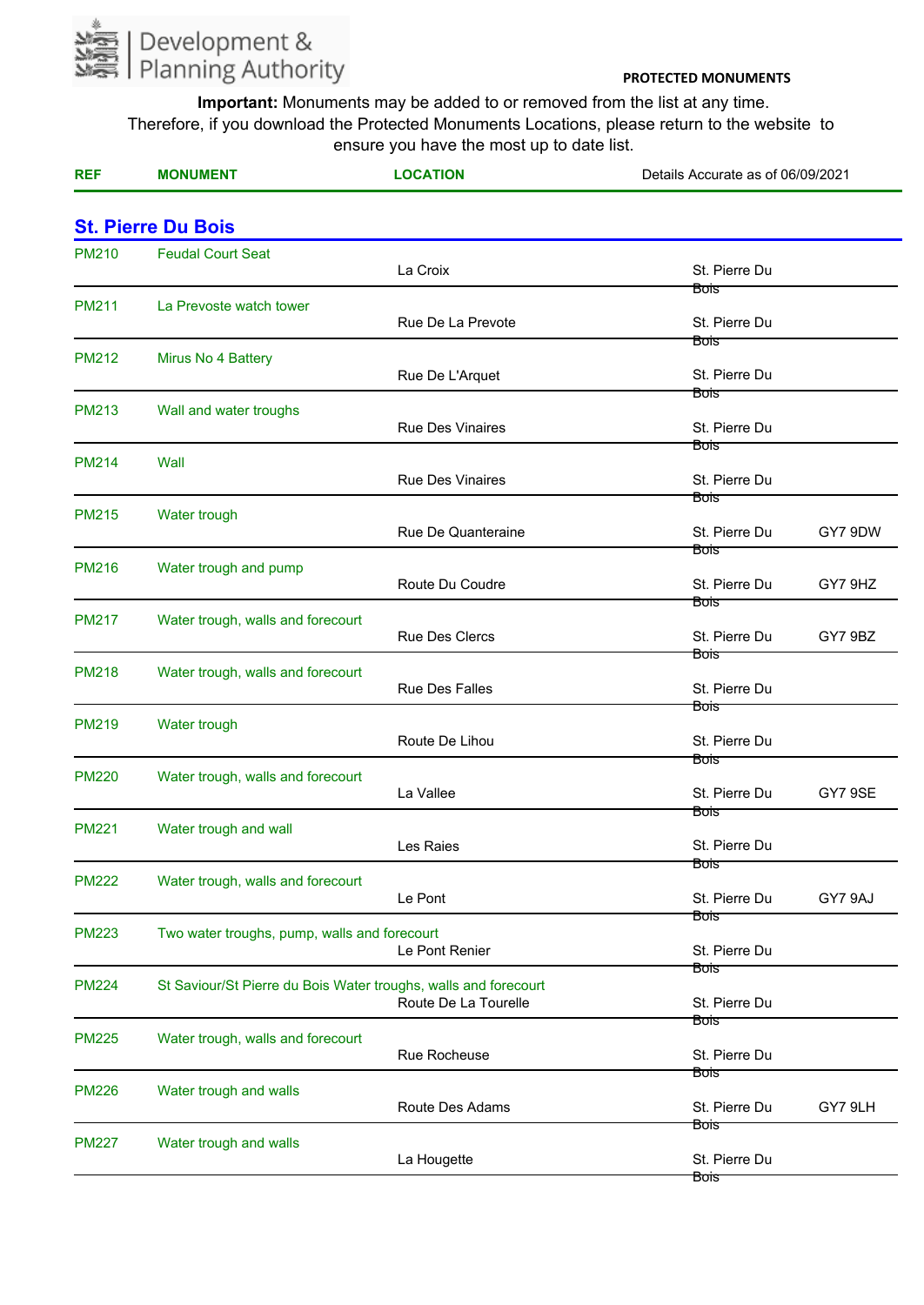

**Important:** Monuments may be added to or removed from the list at any time. Therefore, if you download the Protected Monuments Locations, please return to the website to ensure you have the most up to date list.

| <b>REF</b>   | <b>MONUMENT</b>                                  | <b>LOCATION</b>                  | Details Accurate as of 06/09/2021  |
|--------------|--------------------------------------------------|----------------------------------|------------------------------------|
| <b>PM228</b> | Water trough, walls and forecourt                | Route Des Paysans                | St. Pierre Du                      |
| <b>PM229</b> | Water trough, wall and forecourt                 | Ruette Du Val De Haut            | Bois<br>St. Pierre Du              |
| <b>PM230</b> | Two water troughs and wall                       | Ruette Du Val De Haut            | <del>Bois -</del><br>St. Pierre Du |
| <b>PM231</b> | Water trough and walls                           | <b>Ruette De Courtil Blondel</b> | Bois<br>St. Pierre Du              |
| <b>PM232</b> | Water trough, wall and forecourt                 | Rue Du Douit Du Moulin           | Bois<br>St. Pierre Du              |
| <b>PM233</b> | Two water troughs, wall and forecourt            | Rue De La Prevote                | Bois<br>St. Pierre Du              |
| <b>PM234</b> | Water troughs, walls and forecourt               | Chemin De L'Eglise               | Bois<br>St. Pierre Du<br>GY7 9AQ   |
| <b>PM235</b> | <b>Water Trough and Forecourt</b>                | Rue Du Douit Du Moulin           | Bois<br>St. Pierre Du              |
| <b>PM236</b> | <b>Lihou Priory</b>                              | Rue Du Braye                     | Bois <sup>-</sup><br>St. Pierre Du |
| <b>PM237</b> | La Longue Rocque                                 | Route Des Paysans                | Bois<br>St. Pierre Du              |
| <b>PM238</b> | Fort Grey and slipway                            | Route De La Lague                | Bois<br>St. Pierre Du              |
| <b>PM239</b> | Le Creux-es-Faies Dolmen                         | Rue Du Braye                     | Bois<br>St. Pierre Du              |
| <b>PM240</b> | <b>Mont Herault Watch House</b>                  | Rue Du Mont Herault              | Bois<br>St. Pierre Du              |
| <b>PM241</b> | <b>L'Eree Point Battery</b>                      | Rue De Braye A Lihou             | Bois<br>St. Pierre Du              |
| <b>PM242</b> | L'Eree Tower and Magazine                        | La Rue De Canteraine             | Bois<br>St. Pierre Du              |
| <b>PM243</b> | Feudal court seat of Le Fief Beuval ou L'Espesse | Route Des Sages                  | Bois<br>St. Pierre Du<br>GY7 9DL   |
| <b>PM244</b> | Boundary wall and water troughs                  | La Vieille Grange                | Bois<br>St. Pierre Du<br>GY7 9AD   |

# **St. Sampson**

| <b>PM81</b> | Les Annevilles Feudal Court and Chapel ruins |             |         |
|-------------|----------------------------------------------|-------------|---------|
|             | Rue Des Annevilles                           | St. Sampson | GY6 8LY |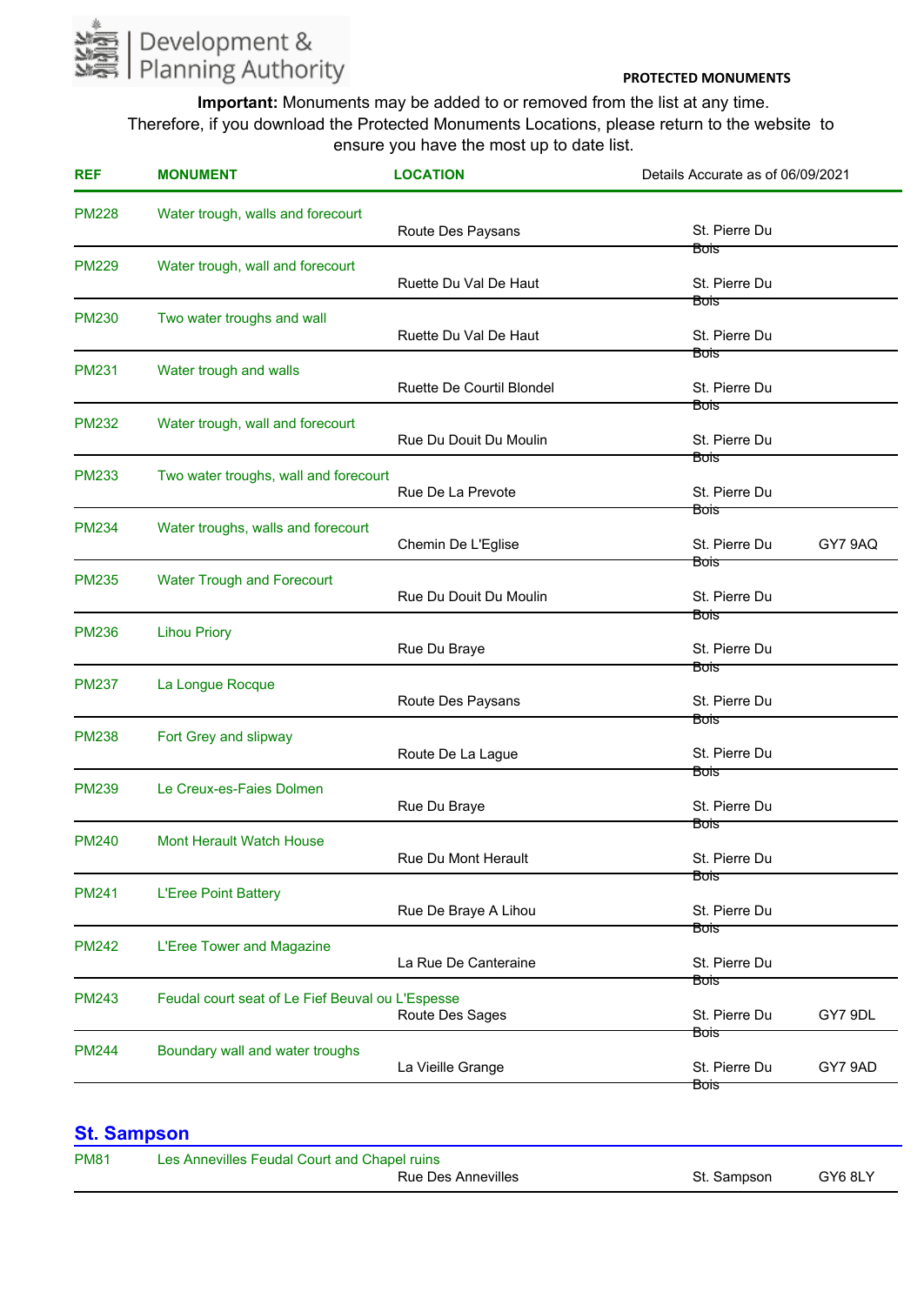

**Important:** Monuments may be added to or removed from the list at any time. Therefore, if you download the Protected Monuments Locations, please return to the website to ensure you have the most up to date list.

| <b>REF</b>   | <b>MONUMENT</b>                            | <b>LOCATION</b>                                                              | Details Accurate as of 06/09/2021 |                |
|--------------|--------------------------------------------|------------------------------------------------------------------------------|-----------------------------------|----------------|
| <b>PM82</b>  | <b>Brick Kilns</b>                         |                                                                              |                                   |                |
|              |                                            | Oatlands Farm                                                                | St. Sampson                       |                |
| <b>PM83</b>  | Passage grave                              |                                                                              |                                   |                |
|              |                                            | <b>Delancey Park</b>                                                         | St. Sampson                       |                |
| <b>PM84</b>  | De Lisle Brock Memorial stone              |                                                                              |                                   |                |
|              |                                            | La Crocq                                                                     | St. Sampson                       | GY2 4QH        |
| <b>PM85</b>  | <b>Granite obelisk</b>                     |                                                                              |                                   |                |
|              |                                            | La Crocq                                                                     | St. Sampson                       | GY2 4QH        |
| <b>PM86</b>  | <b>Drinking Fountain</b>                   |                                                                              |                                   |                |
|              |                                            | <b>Church Road</b>                                                           | St. Sampson                       |                |
| <b>PM88</b>  | St Sampson and Vale Granite boundary stone |                                                                              |                                   |                |
|              |                                            | The Bridge                                                                   | St. Sampson                       |                |
| <b>PM89</b>  |                                            | St Sampson and Vale Water trough, associated walls and Parish boundary stone |                                   |                |
|              |                                            | <b>Rue Colin</b>                                                             | St. Sampson                       | <b>GY2 4SX</b> |
| <b>PM90</b>  | <b>Chateau Des Marais</b>                  |                                                                              |                                   |                |
|              |                                            | Ivy Castle Lane                                                              | St. Sampson                       |                |
| <b>PM91</b>  | <b>L'Islet Dolmen</b>                      |                                                                              |                                   |                |
|              |                                            | Sandy Lane                                                                   | St. Sampson                       |                |
| <b>PM92</b>  | Megalithic chamber                         |                                                                              |                                   |                |
|              |                                            | Sandy Lane                                                                   | St. Sampson                       | GY24RW         |
| <b>PM93</b>  | <b>Mont Crevelt</b>                        |                                                                              |                                   |                |
|              |                                            | <b>Bulwer Avenue</b>                                                         | St. Sampson                       |                |
| <b>PM94</b>  | <b>Delancey Battery</b>                    |                                                                              |                                   |                |
|              |                                            | Delancey Park                                                                | St. Sampson                       |                |
| <b>PM96</b>  | Abreuveur and walls                        |                                                                              |                                   |                |
|              |                                            | Route De Vaugrat                                                             | St. Sampson                       |                |
| <b>PM111</b> | Water trough and Parish pump               |                                                                              |                                   |                |
|              |                                            | <b>Rue Colin</b>                                                             | St. Sampson                       |                |

# **St. Saviour**

| <b>PM172</b> | The court seat of Fief Jean du Galliart        |                              |             |         |
|--------------|------------------------------------------------|------------------------------|-------------|---------|
|              |                                                | St Saviour's Churchyard      | St. Saviour |         |
| <b>PM173</b> | <b>Fort Richmond</b>                           |                              |             |         |
|              |                                                | Route De La Marette          | St. Saviour |         |
| <b>PM174</b> | The Magazine                                   |                              |             |         |
|              |                                                | <b>Rue Du Catioroc</b>       | St. Saviour |         |
| <b>PM175</b> | La Hougue Fouque mound                         |                              |             |         |
|              |                                                | Route Des Bas Courtils       | St. Saviour | GY7 9UD |
| <b>PM176</b> | <b>Feudal Court Seat of Le Fief de Gohiers</b> |                              |             |         |
|              |                                                | Camp De L'Eglise             | St. Saviour | GY7 9FG |
| <b>PM177</b> | <b>Feudal Court</b>                            |                              |             |         |
|              |                                                | Unnamed lane between Rue des | St. Saviour | GY7 9FS |
|              |                                                | fssues and Rue Fevresse      |             |         |
| <b>PM178</b> | Water trough and cobbled area                  | Rue De La Fontaine           | St. Saviour |         |
|              |                                                |                              |             |         |
| <b>PM179</b> | <b>Watering place</b>                          |                              |             |         |
|              |                                                | Rue Du Gron                  | St. Saviour |         |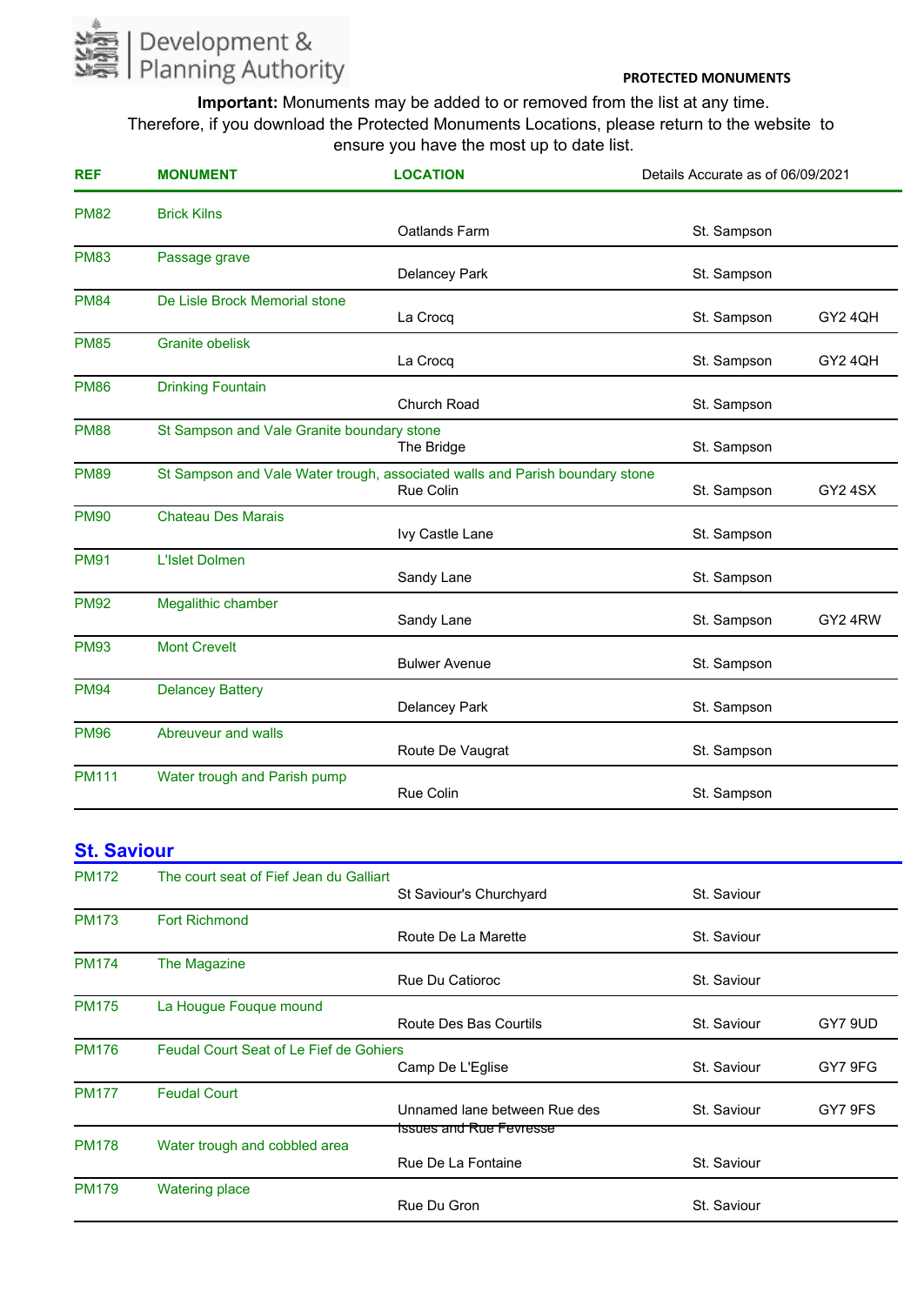

| <b>REF</b>   | <b>MONUMENT</b>                                        | <b>LOCATION</b>           | Details Accurate as of 06/09/2021 |         |
|--------------|--------------------------------------------------------|---------------------------|-----------------------------------|---------|
| <b>PM180</b> | <b>Watering place</b>                                  | Rue de Merez              | St. Saviour                       |         |
| <b>PM181</b> | <b>Watering place</b>                                  | Rue Cevecq                | St. Saviour                       | GY7 9FP |
| <b>PM182</b> | <b>Watering place</b>                                  | Le Frie Au Four           | St. Saviour                       |         |
| <b>PM183</b> | <b>Watering place</b>                                  | Route de Sous L'Eglise    | St. Saviour                       |         |
| <b>PM184</b> | <b>Watering place</b>                                  | Route des Domaines        | St. Saviour                       |         |
| <b>PM185</b> | Water trough                                           | <b>Rue des Messuriers</b> | St. Saviour                       |         |
| <b>PM186</b> | Water trough, walls and cobbled area                   | Rue Du Douit Manchot      | St. Saviour                       |         |
| <b>PM187</b> | Water trough, wall and cobbled area                    | Les Roberts               | St. Saviour                       |         |
| <b>PM188</b> | Water trough and wall 1                                | <b>Rue Des Massies</b>    | St. Saviour                       |         |
| <b>PM189</b> | Water trough and wall 2                                | Rue Des Massies           | St. Saviour                       |         |
| <b>PM190</b> | Water trough and wall                                  | Rue Des Clos Landais      | St. Saviour                       |         |
| <b>PM191</b> | Water trough, wall and cobbled area                    | Rue De La Flaguee         | St. Saviour                       |         |
| <b>PM192</b> | <b>Watering place</b>                                  | Rue Du Lorier             | St. Saviour                       | GY7 9JT |
| <b>PM193</b> | <b>Watering Place</b>                                  | Rue Des Cinq Verges       | St. Saviour                       |         |
| <b>PM194</b> | Water trough and wall                                  | Vieille Rue               | St. Saviour                       | GY7 9NH |
| <b>PM195</b> | <b>Watering place</b>                                  | <b>Bas Rouvets</b>        | St. Saviour                       |         |
| <b>PM196</b> | Water trough, pump, walls and cobbled area             | Ssav-Misc9                | St. Saviour                       |         |
| <b>PM197</b> | Water trough and walls                                 | La Grande Rue             | St. Saviour                       | GY7 9PS |
| <b>PM198</b> | <b>Watering place</b>                                  | Rue de la Terre Norgiot   | St. Saviour                       | GY7 9JW |
| <b>PM199</b> | Water trough and walls                                 | Le Neuf Chemin Road       | St. Saviour                       | GY7 9FQ |
| <b>PM201</b> | Water trough and walls                                 | Rue Des Caches            | St. Saviour                       | GY7 9TJ |
| <b>PM203</b> | St Saviour/Castel Water trough, walls and cobbled area | Rue Des Fauxquets         | St. Saviour                       |         |
| <b>PM204</b> | <b>Ste Apollines Chapel</b>                            | La Grande Rue             | St. Saviour                       |         |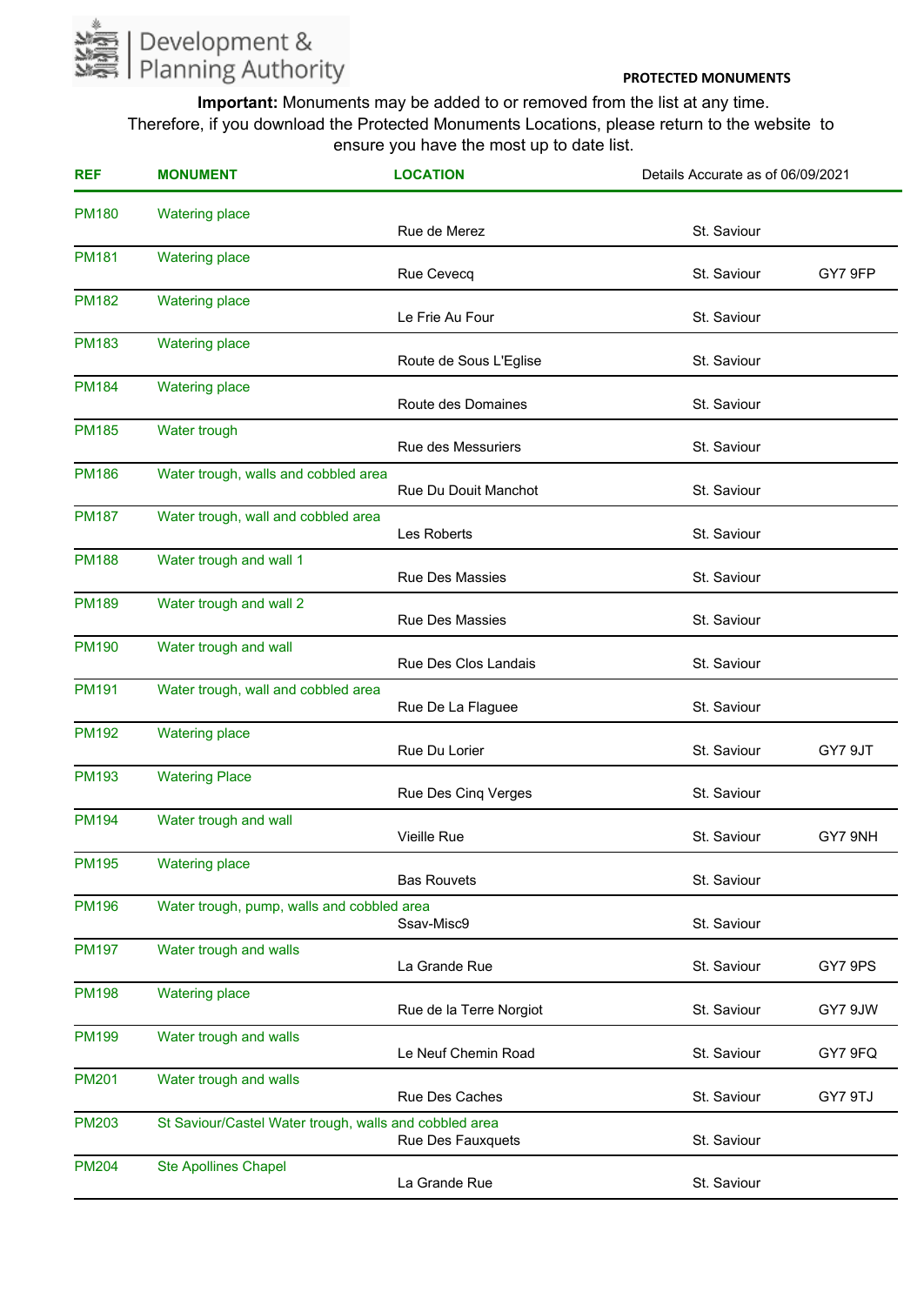

**Important:** Monuments may be added to or removed from the list at any time. Therefore, if you download the Protected Monuments Locations, please return to the website to ensure you have the most up to date list.

| <b>REF</b>   | <b>MONUMENT</b>             | <b>LOCATION</b>           | Details Accurate as of 06/09/2021 |
|--------------|-----------------------------|---------------------------|-----------------------------------|
| <b>PM205</b> | Le Trepied Dolmen           |                           |                                   |
|              |                             | Chemin Le Roi             | St. Saviour                       |
| <b>PM206</b> | <b>Christianised Menhir</b> |                           |                                   |
|              |                             | <b>St.Saviours Church</b> | St. Saviour                       |
| <b>PM207</b> | La Longue Pierre            |                           |                                   |
|              |                             | Route De La Marette       | GY7 9XB<br>St. Saviour            |
| <b>PM208</b> | <b>Perelle Battery</b>      |                           |                                   |
|              |                             | Route De La Perelle       | St. Saviour                       |
| <b>PM209</b> | Mirus Battery No 1          |                           |                                   |
|              |                             | Rue De L'Arquet           | St. Saviour                       |

#### **Torteval** Tort-Misc2 PM245 **Torteval** Fort Pezeries Slipway Rue De la Trigale PM246 **Torteval** Battery Command Post La Rue Du Chemin Le Roi PM247 **Torteval** Observation Tower Rue De La Trigale PM248 **Torteval** Observation Tower Le Colombier Farm PM249 Torteval GY8 0NF The Colombier (Dove Cote) and the Feudal Court seat Les Simons Farm PM250 **Torteval** Feudal Court Seat Rue Des Plains PM251 **Torteval** Old Watch Tower (Dem) Route De Pleinmont PM252 **Torteval** The well, water trough, pump, wall and forecourt Rue Des Valniquets PM253 **Torteval** Cobbled gutter Rue Des Valniquets PM254 **Torteval** Water trough, wall and forecourt Route De Pleinmont PM255 Torteval Well, water trough, pump, wall and forecourt Rue Du Belle PM256 **Torteval** Pump, water trough, walls and forecourt Rue Des Villains PM257 Torteval GY8 0PU Well, water trough, pump, walls and forecourt Rue Des Villains PM258 Torteval GY8 0PU Water trough, walls and forecourt Rue Du Banquet PM259 **Torteval** Water trough, walls and forecourt Route Du Pleimont PM260 Torteval GY8 0LX Well, water trough, pump and forecourt Rue Du Hurel PM261 **Torteval** Cobbled gutter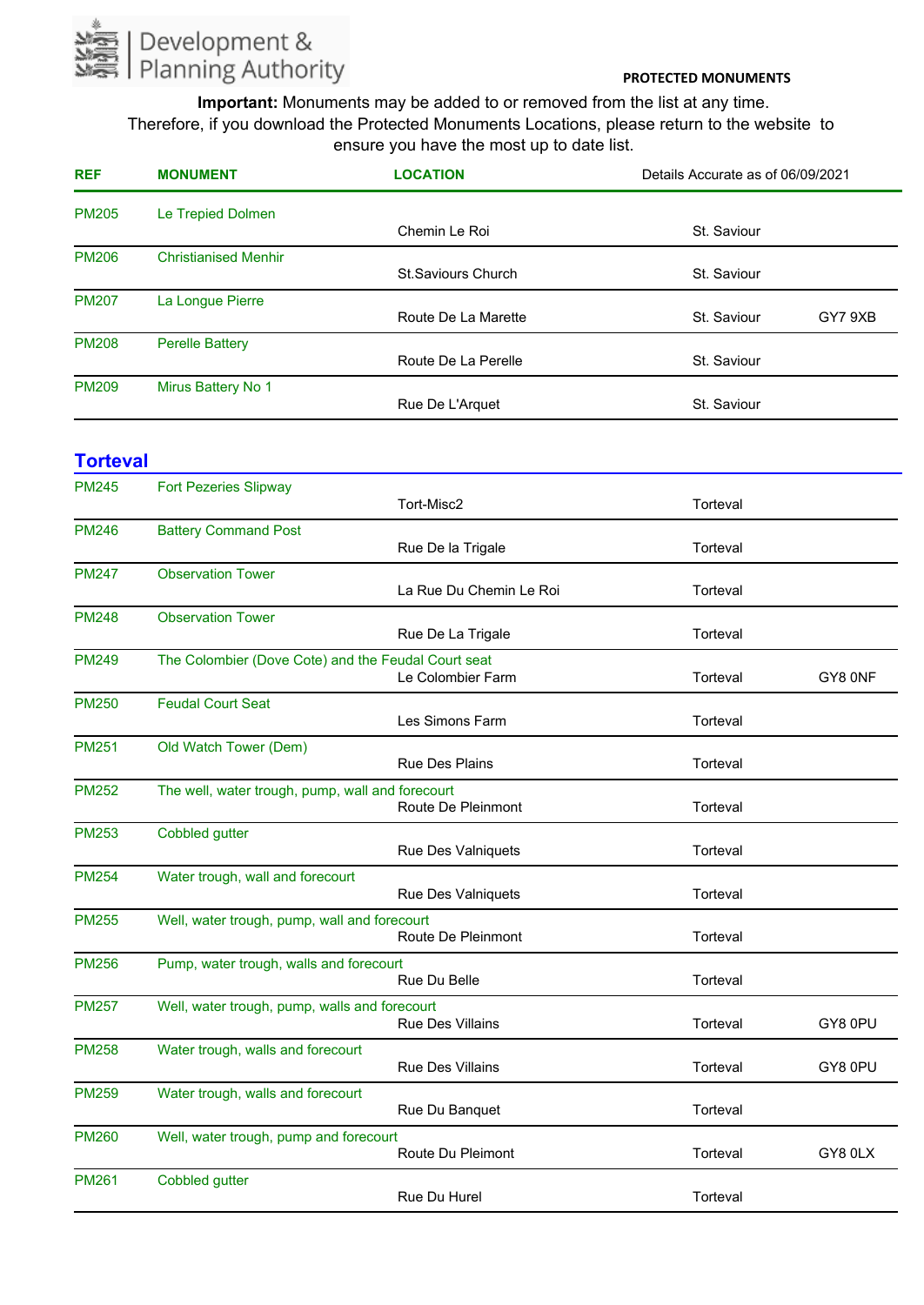

**Important:** Monuments may be added to or removed from the list at any time. Therefore, if you download the Protected Monuments Locations, please return to the website to ensure you have the most up to date list.

| <b>REF</b>   | <b>MONUMENT</b>            | <b>LOCATION</b>         | Details Accurate as of 06/09/2021 |
|--------------|----------------------------|-------------------------|-----------------------------------|
| <b>PM262</b> | <b>Fort Pezeries</b>       |                         |                                   |
|              |                            | Tort-Misc1              | Torteval                          |
| <b>PM263</b> | <b>Les Tielles Battery</b> |                         |                                   |
|              |                            | <b>Rue Des Tielles</b>  | Torteval                          |
| <b>PM264</b> | La Table des Pions         |                         |                                   |
|              |                            | Pezeries                | Torteval                          |
| <b>PM265</b> | <b>Pleinmont Battery</b>   |                         |                                   |
|              |                            | La Rue Du Chemin Le Roi | Torteval                          |
| <b>PM266</b> | <b>Narron Battery</b>      |                         |                                   |
|              |                            | La Rue Du Chemin Le Roi | Torteval                          |

#### **Vale** Lowlands Road PM87 Vale GY3 5SZ St Sampson and Vale Granite boundary stone L'Ancresse Common PM97 Vale Les Fouaillages dolmen Portinfer Road PM98 Vale Portinfer Battery Rue D'Aval PM99 Vale GY6 8LB Maison D'Aval La Moye PM101 Vale Paved road Rue Des Petites Hougues PM103 Vale Water trough with the associated pump and stone drip-tray La Bailloterie Lane PM105 Vale Old sea wall La Greve PM109 Vale Stone Mounting Block Clos Du Valle PM110 Vale Vale Marais Stream Route De La Charruee PM112 Vale Abreuveur La Rue De La Maraive PM113 Vale Beaucette Battery Les Clotures Road PM114 Vale Nid De L'Herbe battery Les Dicqs PM115 Vale Rousse Tower (No 11), battery and magazine Mont Cuet Road PM117 Vale Tower No 10 and magazine La Jaonneuse Road PM118 Vale No 9 Martello Tower Les Clotures Road PM119 Vale Martello Tower No 7 Vale-Misc38 PM120 Vale No 6 Martello Tower